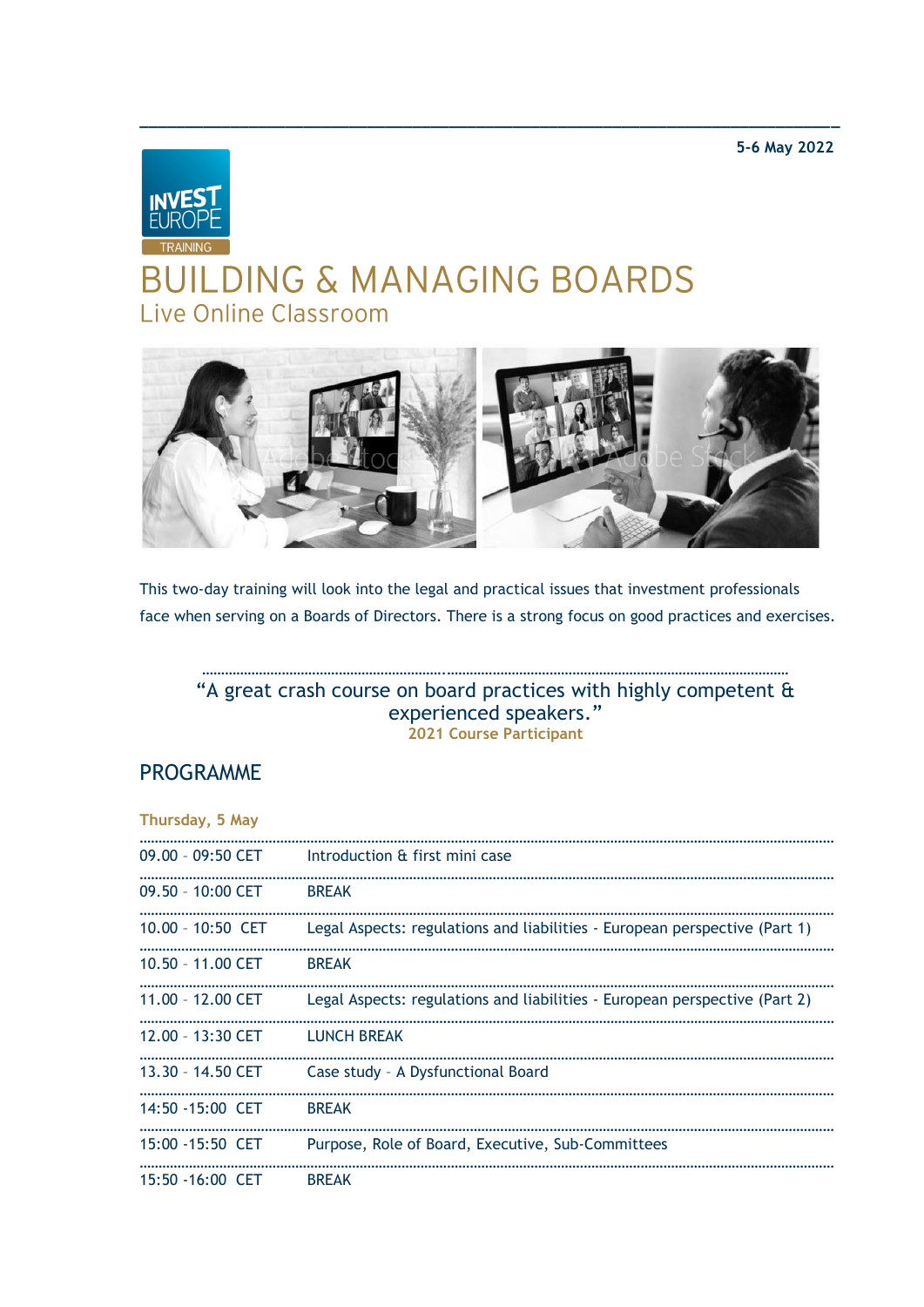16:00 - 17:00 CET People

| Friday, 6 May       |                                                 |
|---------------------|-------------------------------------------------|
| $09.00 - 10.15$ CET | <b>Process and Performance</b>                  |
| 10.15 - 10.30 CET   | <b>BREAK</b>                                    |
| 10.30 - 12.00 CET   | <b>Managing Conflicts</b>                       |
| $12.00 - 14.00$ CET | <b>LUNCH BREAK</b>                              |
| 14.00 - 14.50 CET   | Change, Power & Influence, Cultural differences |
| $14.50 - 15.00$ CET | <b>BREAK</b>                                    |
| 15.00 - 15.40 CET   | <b>Decision Making</b>                          |
| 15.40 - 16.00 CET   | <b>Q&amp;A, Wrap-up and Conclusion</b>          |

### **SPFAKERS**



**Patrick Dunne** is Chair of **Boardelta**. He has extensive experience of working with boards in Europe, Asia and North America. His executive experience includes 26 years in a variety of roles with 3i Group plc where until 2012 he was Communications Director and a member of its Operating committee. From 1990 to 1997 he built a resource of over 600 experienced directors who were appointed to over 2,000 boards for 3i in 14 countries across Europe, Asia and North America. Patrick is also the author of three successful books on the subject, a member of the Financial Times NED club's advisory board and a tutor on the FT NXD certificate.

…………………………………………………………………………………………………………………………………………………………………

…………………………………………………………………………………………………………………………………………………………………



………………………………………………………………………………………………………………………………………………………………… **Nigel Grierson** is Former Managing Director of DH Technology Ventures, focusing on early-stage companies in growth areas within the Internet, Mobile and Software market sectors. Prior to that, Nigel was the Group Director for Intel Capital Europe, managing a team responsible for making strategic equity investments, acquisitions and developing new business opportunities for Intel throughout Europe. He and his team originated and invested in over 35 technology start-up companies, many of which became substantial public companies.



………………………………………………………………………………………………………………………………………………………………… **Stefaan Loosveld** is Partner at **Linklaters** and specializes in litigation (including white-collar), contentious regulatory and restructuring & insolvency (including sovereign default and debt restructuring). He has worked in our New York and London offices. Stefaan acts for both financial institutions and corporates in complex litigation and arbitration matters. Prior to this, he was Senior Legal Counsel at the Financial Law Division of the European Central Bank in Frankfurt. Stefaan is the author of a book on "Money, Monetary Claims and Foreign Exchange in a Belgian, European and International Perspective".



………………………………………………………………………………………………………………………………………………………………… **An-Sofie Van Hootegem** is Partner in the Brussels Corporate and Finance group of **Linklaters**. She advises national and international clients on their M&A transactions, with particular expertise in private equity. An-Sofie represented many private equity houses throughout the various aspects of the investment lifecycle (from acquisition to add-ons and exit). She also specialises in management equity packages in the context of buyouts, where she advised both sponsors and management.